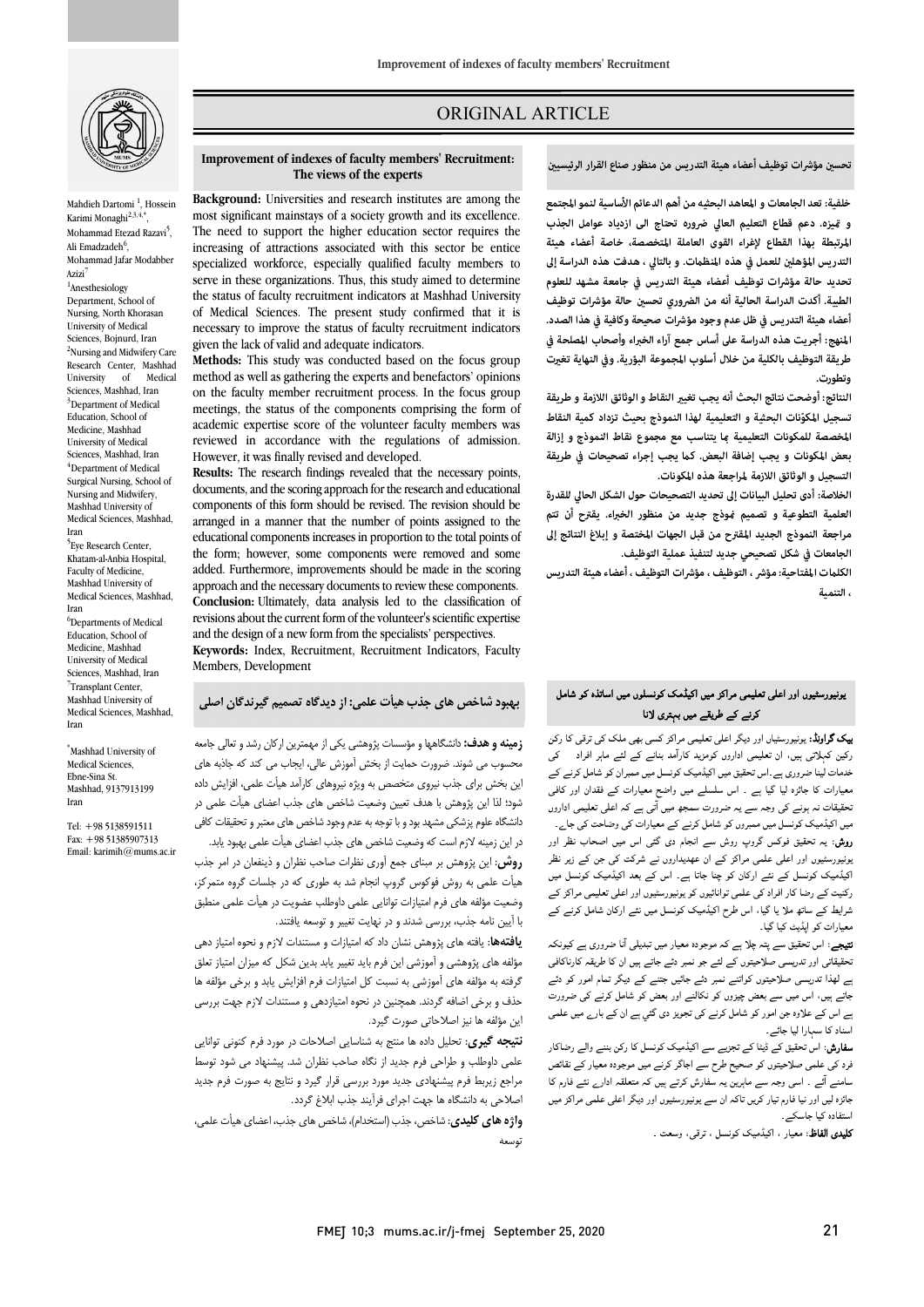## **INTRODUCTION**

 To improve every society, especially developing societies, it is necessary to heed the human resources of educational organizations. Educational organizations play a major role in meeting the current and future needs of any society by carrying out missions including education, research, and<br>professional services (1) professional services (1).

 The progress and development of countries are results of the unremitting efforts by scientists, scholars, and those in charge of education. However, the education systems have a specialized workforce needed for the growth and excellence of human societies. Higher education in the Islamic Republic of Iran is not only responsible for equipping the country's workface with the power of science, technology, education, disciplined and morally qualified workforce is important. Also, attracting, maintaining, motivating, and promoting the professional life of faculty members considering the issues are among the circumstances influencing the efficacy and effectiveness of higher education. Attracting human resources requires awareness and recognition of aptitudes, interests, skills, and attention to material and spiritual needs such as, strengthening social status, education, and growth, development along with laying the foundations for the excellence of faculty members concerned with education (2). The higher education system as a target phenomenon qualitative, whose steady and harmonious growth must be regarded in both quantitative and qualitative dimensions, and their respective progress provided in parallel. Faculty members are among the foremost and major factors in the in both quantitative and qualitative aspects has a direct impact on the performance of the higher education system. Considering the decisive status and role of higher education in the economic, social, and cultural advancement of the country, higher education department trains the specialized Thus, strengthening and developing this department, especially faculty members as the soul and the lifeblood of higher education, acts as the main foundation for higher education institution depends on the quality and scientific expertise of the faculty members. However, a higher education institution is absurd to exist or prosper without maintaining faculty members equipped with science, knowledge, professional competence, commitment, particular place considering that they can provide the and training of researchers and scholars, but providing a exceptional attention saved for the significance of spiritual conceiving conventional opportunities for progress and possesses two dimensions, namely quantitative and structure of higher education in the country and their decline workforce required by different departments accordingly. development of other sectors. Consequently, the quality of a aptitude, and real motivation that can provide quality education and research (3).

 The value of improving the quality of all aspects concerning higher education is more than ever the mission of comprehensive growth and development of the country by cultivating specialized human resources needed by different parts of society, promoting knowledge, and research culture. universities and the higher education system in the

 Moreover, it is necessary to entice and evaluate scientific regarding the scientific progress of the country, the assemblage of a comprehensive scientific map, the unique status, the distinctive role of universities in promoting Parallel with these actions, special attention should be executing reforms and revisions in the faculty member recruitment indicators is a notable part of this reform process faculty members as the leading factors of development science, and elevating the quality of education and research. heeded to the scientific progress of the university, and  $(4).$ 

 Currently, the resolutions of the Supreme Council of the members required by the higher education system are available to the public with its latest amendments in the form of a set of rules and regulations overseeing the recruitment of faculty members for universities and higher education selection of the most competent professors in both scientific and general aptitude aspects (expertise and commitment), and has strived to establish indicators and tools in the Supreme Board and the Central Board of Admissions have repeatedly demanded from the higher education organizations to cooperate so that they can improve and modify the existing methods and means for assessing these purpose of these laws is to select the most qualified and capable applicant(s) in scientific and general aptitude aspects (expertise and commitment). Yet, this is not an easy task to tackle with, and experts and authorities are required to get to refer to the university elites and benefactors to access and collect their views in a conventional and methodical manner, and to reflect practical suggestions to the relevant authorities Cultural Revolution regarding the proper provision of faculty institutions. This law emphasizes on the recruitment and executive regulations to achieve this noble end. The capabilities for applicants' recruitment. The ultimate involved in this matter. In this study, there was an endeavor to amend the recruitment regulations.

the existing recruitment mechanisms, the Supreme Council of the Cultural Revolution reconsidered the issue of faculty recruitment, adopted, and announced new criteria implemented since 2008 and now they have shaped the  $\frac{1}{2}$  comprising the academic aptitude scores of the volunteer faculty member (the main object in this study) is in accordance with the regulations of admission and has 20 In the early 2010s, in response to criticisms directed towards process of attracting the country's faculty (5). The form components that include the following criteria.

1. Ability to teach and prepare lesson plans, 20 points

2. Teaching experiences and credentials, 5 points

 3. Publishing articles in scientific, research, extension, and other journals licensed and approved by the Commission of Medical Sciences Journals, 15 points

 4. Presenting papers in national and international congresses, 5 points

 5. Authoring and translating books in the field of expertise, 15 points

6. Executor or collaborator in research projects, 10 points

 7. Association with the editorial board or arbitration in a prestigious scientific journal or congressional faculty, 5 points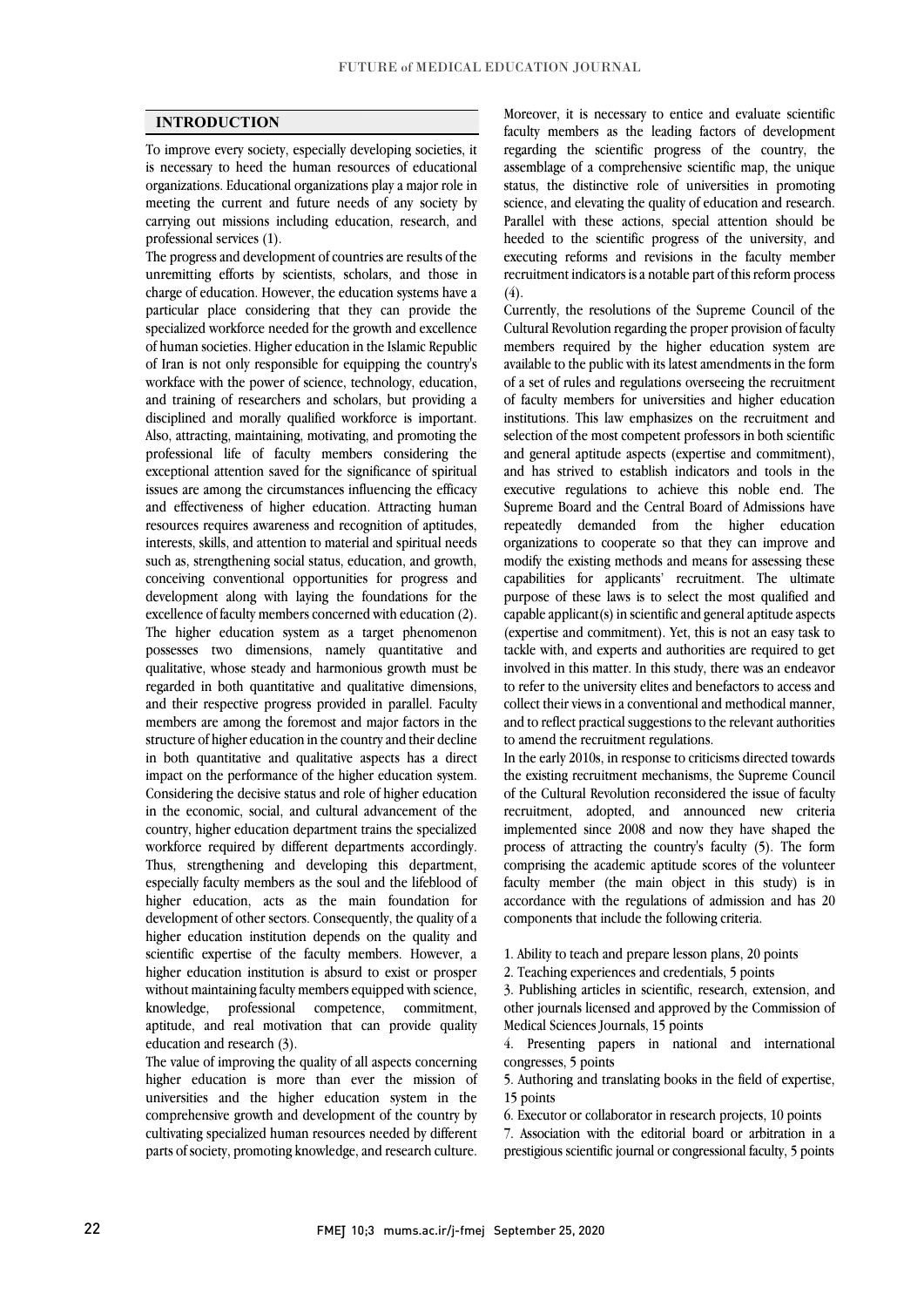National Organization for Development of Exceptional 8. Association with the National Elites Foundation or Talents, 10 points

 9. Awarding recipients of prestigious scientific festivals or Olympiads (scientific honors such as national top students, field and valedictorian graduates of master's and Ph.D. programs, and first, second, and third ranks of specialized national festivals, first to third ranks of entrance exam in the exams and subspecialty exams), 15 points

 10. Ability to use new electronic technologies and databases, 5 points

 11. Fluency in common languages in scientific societies (Arabic, English, French, German, etc.), 10 points

 12. GPA score of bachelor's, masters and Ph.D. programs along with master's and Ph.D. dissertation score, 5 points

13. The ranking quality of the university where the candidate  $\frac{1}{2}$ has completed the last degree in, 5 points

14. The ranking quality of the university where the candidate

has completed the previous programs, 5 points

15. Technology activities, 12 points

16. Launching educational activities, 5 points

 17. Professional credential background as a faculty member, 4 points

 18. Scientific certificates/diplomas in addition to the degree and participation in specialized workshops, 10 points

19. Designing education packages, 2 points

 20. Specialized technical/clinical skills in a specific field, 20 points

The total score of this form is equal to 183 points.

 The necessity to support the higher education sector requires entice specialized staff, especially qualified and rare workforce. As a result, this article aims to examine the status of faculty recruitment indicators, so the present researchers attempted to survey the twenty components of the faculty  $\overline{a}$ the increasing of the attractions associated with this area to recruitment scoring form.

# **METHODS**

 This research was a descriptive survey study conducted cross- sectionally. For this purpose, according to the regulations for opinions and experiences in the field of recruitment, the status of the components of the academic ability score form of the volunteer faculty member was reviewed. Eventually, these people changed, developed, and scored the recruiting faculty members and with the help of stakeholders' components.

 In this research, the data were qualitative and were selected using purposive sampling method. Instead of getting information from easily accessible people, it may sometimes be necessary to get information from certain people or information we want; because they are the only people who can provide such information or meet some of the criteria set by the researcher. This type of sampling plan is called targeted sampling: the samples will be selected in such a way statistical population of this study included experts in faculty recruitment as the Vice-Chancellor of the University, the groups, that is, certain types of people who can provide the that they can represent the desired whole (6). Therefore, the

 of Medical Education, heads of faculties, and vice-chancellors and managers of departments of Mashhad University of management of the Center for the Study and Development Medical Sciences.

 The study was conducted through focus group meetings and method was using a locus group to gainer information is a valuable method for qualitative researchers. This method has increasingly opened its place in qualitative research. A focus group is a series of group discussions planned to gain a group of individuals' perceptions of a particular topic in a organized and led. The main characteristic that distinguishes the focus group is the knowledge and information created through the interaction between the participants. The open form of the focus group questions provides extensive, in- Data were collected in the sessions based on the form related to the academic ability scores of the volunteer members of the faculty of universities and higher education centers of the country according to the regulations of the formation of the and higher education centers. This form was approved following the approvals of the 608th and 623rd meetings dated 10/07/2007 and 29/04/2008 of the Supreme Council of the Cultural Revolution in the Ministry, and since that date, members of universities. The recruitment of university faculty members based on this form is done throughout the interviews. Using a focus group to gather information is a permissible and non-threatening way and is properly depth, and rich information in the participants' own words. high faculty recruitment of faculty members of universities it has always been used in the process of recruiting faculty country (7).

 After the approval of the research plan by Mashhad University each faculty was determined separately. Participants were contacted before attending the meeting to attend. In each session, verbal consent was also obtained to participate in of Medical Sciences, the date of the focus group meetings in the study.

 researchers selected a total of 71 people to participat in the study including 14 people from the basic sciences groups of the medical school, 13 people from the clinical science groups of the medical school, 13 people from the school of the School of Paramedicine, 9 people from the School of Nursing and Midwifery, and 5 people from the School of To conduct the focus group interview, the present pharmacy, 9 people from the dental school, 8 people from Traditional and Complementary Medicine and Health.

 In the meetings of each faculty, the researcher provided the the research project. Before the focus group, the researchers justified the professors so that they could cooperate more confidently in the sessions. In the next step, according to the form that was available to all participants, it proceeded from integrated benefits of interviewing and observing people's interactions in the form of a group interview. Regarding the mentioned list provided to the participants, the researchers collected the experiences and opinions of this group of participation about the indicators of attraction. Then, they prepared the final list of absorption, weighting, and scoring indices. These meetings continued until the status of allindicators was determined, and when the meetings were necessary explanations about the purpose and implementing component to component, using a focus group having the participants about the indicators of attraction. Then, they

l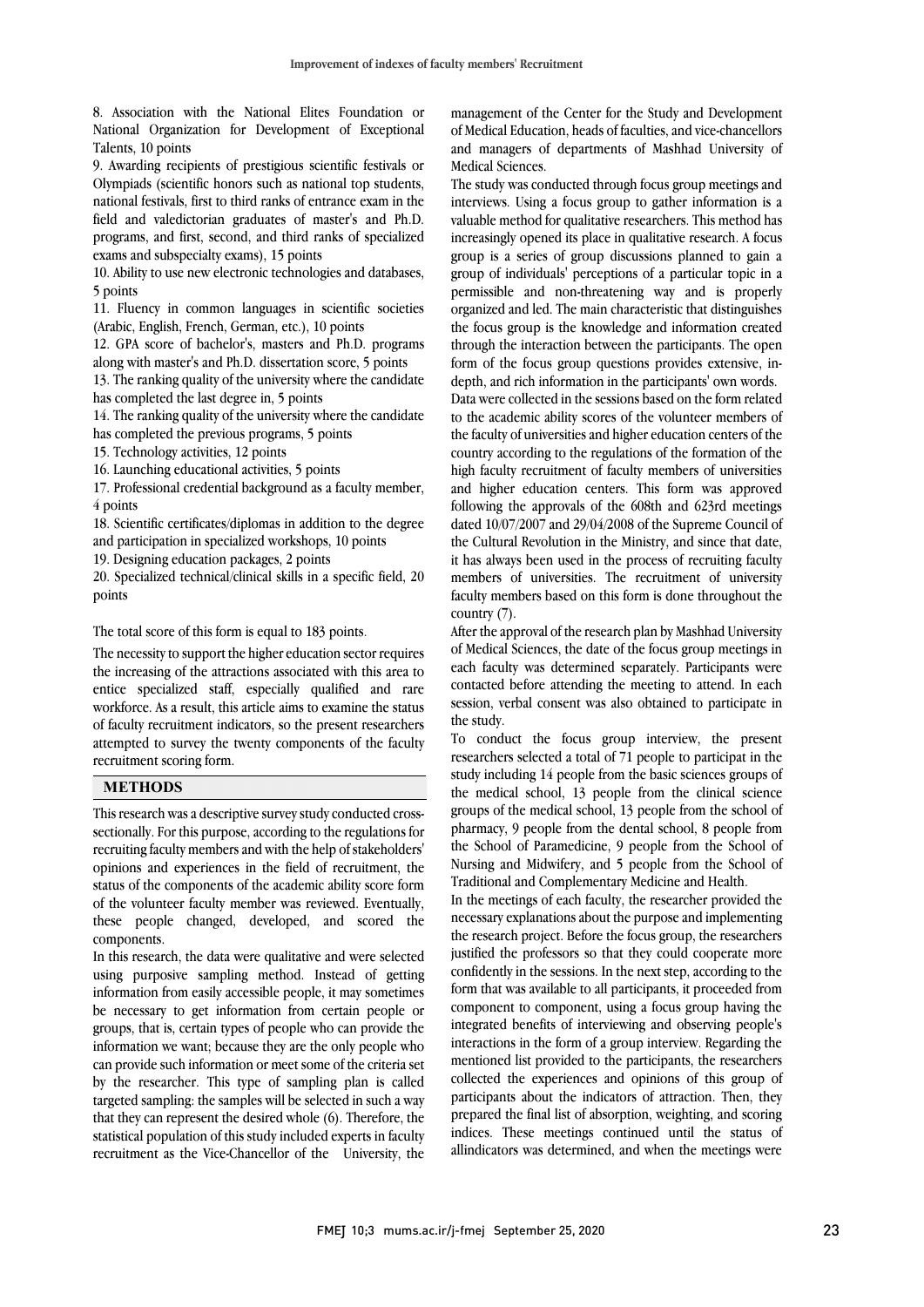over, the researchers confirmed comprehensiveness and transparency of its indicators and elements. The focus group meetings answered the questions openly. Before saving the comments by a tape recorder, the interviewees were allowed to assure that the recorded conversations are just recorded by the researcher and that their content is going to be used without mentioning their names or details.

Immediately after the interview, the researchers registered their observations and impressions of the interviews, new ideas, the success rate of the interview focused on obtaining information and effective communication with the participants, and the points that should be considered in the rest of the interviews. At the first opportunity after the intensive interview, the recorded conversations were transcribed verbatim by the researcher; the words of the interviewer and the interviewee were written in different colors so that they could be easily distinguished. New ideas were recorded in a different color to distinguish them from the main statements of the interviewees. Data analysis was performed based on content analysis based on the report of information obtained from the consensus of members in the focus group meetings so that the decisions of the participants in the meeting to remove and add or modify each of the indicators could accurately be identified and reported. In this case, the analysis of the data begins with reading them repeatedly to gain a full understanding. The data were classified and organized based on their similarities and differences. Then, according to the priorities, a final list of absorption indices with specified and scored coefficients was compiled. Finally, according to the content and priorities of the interviews and reviewing the texts, the proposed framework was designed.

# **RESULTS**

To achieve the objectives of the research, the data related to the study were collected in the form of interviews with a focus group of experts in the field of faculty recruitment. Then the data were analyzed by content analysis.

Demographic data of the participants showed that 53 males (73.2%) and 19 females (26.8%) participated in the study. The mean age of the ones born in the 40s was 40 with 56.3%. The highest scientific rank of the participants related to the scientific rank of 26 professors with 36.6%. In addition, the highest work experience related to people with one or two decades of work experience, 34 people (47.9%).

In this section, the present researchers reviewed the most important measures mentioned in terms of research sources and experts' views. According to the regulations approved by the Cultural Revolution Council on faculty recruitment since 2015 and implemented in all universities, the research findings showed that the research and educational components in the form of academic ability scores of candidates in this regulation (the relevant form is attached), needs to be changed and revised. Finally, the appropriate actions identified by researchers based on data analysis. These proposed amendments are listed in Supplement 1.

### **DISCUSSION**

 $\frac{1}{2}$ 

Based on the findings, the scores form of the faculty

canduate s academic ability requires some changes. These changes must be made in the sections of every score of the form components and the scoring method, as well as the necessary documentation for scoring. The proposed form is given in the findings section. The requested amendments are described in detail for each of the components. candidate's academic ability requires some changes. These

regarding the recruitment of faculty, the latest of which is a process that has been designed since 2008, and now it forms the process of recruiting the faculty of the country; however, this process has brought approvals and objections. Some believed that the latter method has logical, legal, managerial, customary, and experimental problems. Javadani (2012) also criticized the centralized and top-down approach to the process. Faraskhah (2003) considered one of the universities and the right to choose and select professors, which is somewhat opposed to the current semi-centralized approach. In contrast, Mardani et al. (2013) defended the and creating a unity of procedure and increasing justice (8). Considering that all available studies only examined the status of recruitment and employment policies and no study was done on recruitment indicators based on the form of academic ability scores of volunteer faculty members, it is method and Research results of previous studies with the present study. In Iran, there have been many changes and developments university professors, including Modarres Hashemi (2012), requirements of scientific freedom as the independence of existing process by mentioning points such as limiting tastes important to express the similarities and differences of the

 In two studies in 2016, Mossadegh et al. examined the extraction of appropriate faculty recruitment measures for Technology based on the views of recruitment experts and the pathology of the faculty recruitment process in public universities of the Ministry of Science, Research and method was used to investigate the harms of absorption, and the content analysis method was used with the structured interview tool to examine the opinions of absorption experts. The faculty recruiters were identified by a purposive sampling included, similar to the present study on how to<br>conduct research and sampling method, and the results showed that the current faculty recruitment method has problems that need to be reviewed and amended (9,10). public universities of the Ministry of Science, Research and technology. The study was important because the library sampling method, similar to the present study on how to

 Two studies by Tatari et al. in 2016 reviewed human resource members under a critical review article. These two studies were based on reviewing and collecting studies using extensive and structured search of databases. In these two demonstrated that it is possible to evaluate applicants with new interviewmethods based on their competency and value to adopt a recruitment model based on competency, management models for hiring faculty members and a comprehensive approach to employment policies for faculty studies, recruitment policies were reviewed and it was achievement, and employment of valuable and capable personnel in the university. It is acceptable that the policies of the faculty recruitment process are associated with problems that must be designed and implemented following the current needs (11, 12).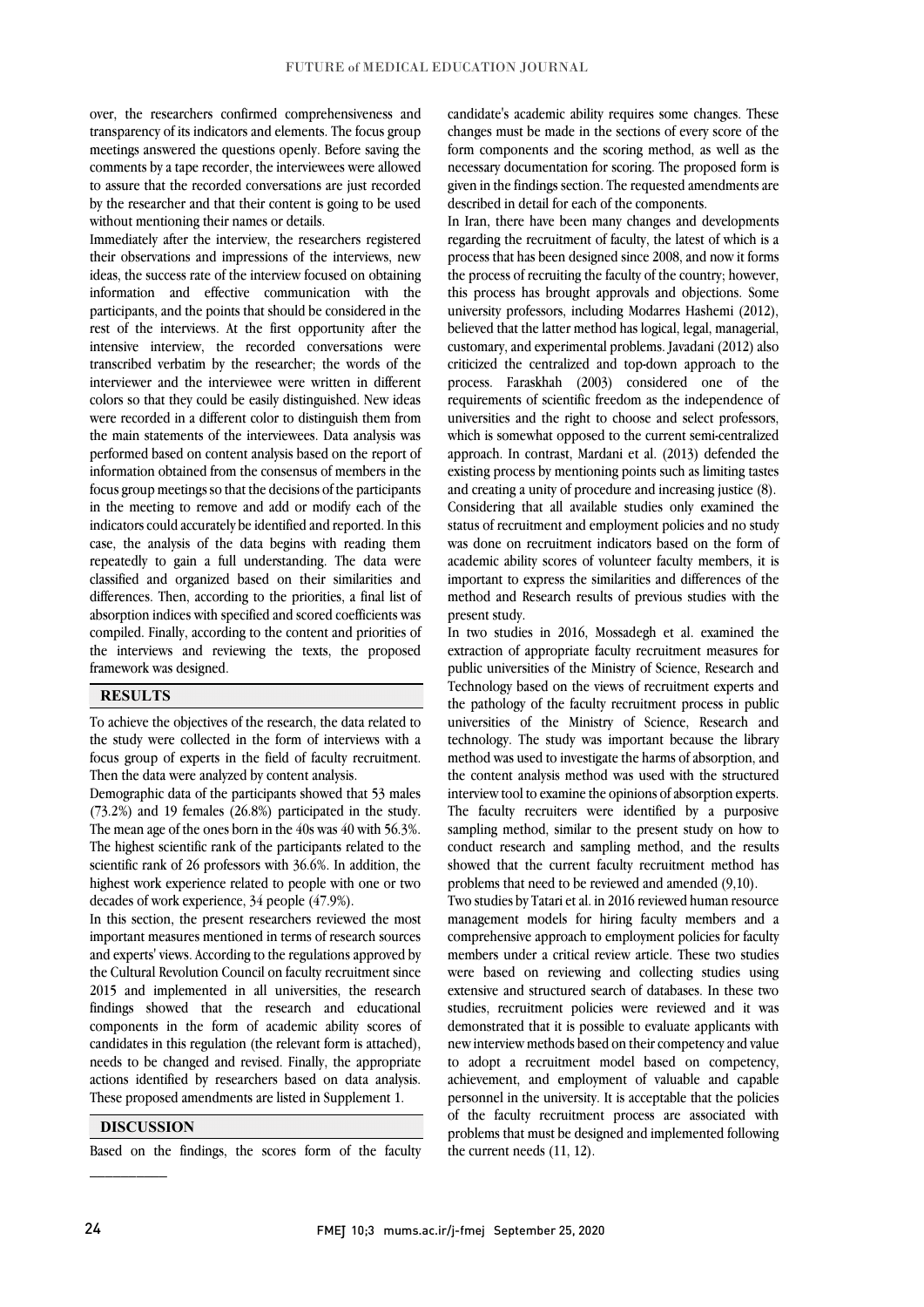The study of Nourbakhsh and Sepehr in 2012 at the University of Isfahan examined the indicators of university faculty recruitment using the Electra model. Since this study was conducted by the Delphi method with the help of the opinions of 30 faculty members and by stakeholders, the Electra algorithm scored the absorption indices. In this study, the indicators were determined based on the Electra algorithm and the amount of regretion about the decision to hire a faculty member was determined; however, it was found that if the Electra model is used in selecting a faculty member, the recruitment process will improve. This study only examined the current policies in absorption based on a comparative model (4).

In the study of Ghorchian and Islampanah in 2004, the status of recruitment, retention, and promotion of the faculty of the Islamic Azad University was examined and an appropriate model to improve the current situation was presented. In this regard, two types of questionnaires were designed, the first questionnaire determined the importance and priority of components and the second questionnaire determined the elements of the model. The result of this study showed that the proposed model in recruitment and employment policies is highly relevant to the recruitment process and experts who were satisfied with this proposed model, but this study also analyzed the existing policies in recruitment (13).

Meshkini's study in 2014 examined the methods of recruitment, employment, and promotion of clinical faculty members from the perspective of faculty members. The study was conducted by surveying 30 faculty members. In this study, a questionnaire was prepared and sent to more than 30 expert professors in this field. By collecting the answers of 21 of them, the results were statistically analyzed and it was demonstrated that experts believed the current trend of employing faculty members' full-time geographically (deprivation of office) and necessarily throughout the service period in terms of effective teaching; however, the research was inefficient for the university and needs to be reviewed. Since this study was for clinical faculty members and paid special attention to the conditions and problems of this group, it was very different from the present study in terms of implementation method, which was a questionnaire and the statistical results was quantitative (2).

The results showed that no studies were conducted on the recruitment indicators based on the form of academic ability scores of the volunteer faculty member. In addition, due to the lack of valid indicators and sufficient research in this field, it is necessary to improve the indicators of faculty recruitment and sufficient research in this field. In this regard, the present study aimed to examine the specific indicators of the academic ability scoring form of the volunteer faculty member; it can be specific to the results of the study and innovation and fundamental change in improving the process of attracting faculty members of universities.

The present study, which examined the status of faculty recruitment indicators of Mashhad University of Medical Sciences, is the only study conducted in the field of reviewing the form of volunteer scientific ability scores in the faculty recruitment regulations of universities.

Considering the scientific progress of the country, compiling a comprehensive scientific map, the special position, and the special role of universities in promoting science and raising the quality of education and research, it is necessary to attract and evaluate faculty members as the main factors of development and progress. Special attention should be paid to the university, and the reform of faculty recruitment indicators is an important part of this attention. Therefore, since this study has tried to refer to the university elite and stakeholders in the matter of recruitment, collecting their views through correct and scientific methods could be reflected as corrective suggestions to the relevant authorities to amend the recruitment regulations. It is suggested that the authorities review the relevant form mentioned in the finding section and send the results to the universities as a new corrective form for the recruitment process.

**Ethical considerations:** Ethical issues (Including plagiarism, informed consent, misconduct, data fabrication and/or falsification, double publication and/or submission, redundancy, etc.) have been completely observed by the authors.

### **ACKNOWLEDGEMENT**

Special thanks to the University Vice Chancellor for Research for the support and cooperation. The sincere cooperation of the participants in the research is also appreciated.

**Financial Support:** This study is the result of the implementation of the master's thesis in medical education approved by Mashhad University of Medical Sciences with the code 970888, which has been done with the financial support of the Vice Chancellor for Research.

**Conflicts of interest:** The authors declare that they have no competing interests.

#### **REFERENCES**

\_\_\_\_\_\_\_\_\_\_\_\_\_

 $\mathcal{L}$  and  $\mathcal{L}$ 

1. Mohebzadegan Y, Pardakhtchi MH, Ghahramani M, and Farasatkhah M. Developing a Model for Faculty Development Approach based on Grounded Theory. Quarterly Journal of Research and Planning in Higher Education. 2014; 19(4):1-25. Persian.

2. Meshkini A. Study of Methods of Hiring, Employment and Promotion of Clinical Faculty Members. [PhD thesis]. Tabriz University of Medical Sciences. 2013. Persian.

3. Khaliji M. A General Look at the Situation of Higher Education in Iran: Yesterday, Today, Tomorrow, Proceedings of the First Higher Education Seminar in Iran, Tehran: Tehran: Allameh Tabataba'i Uni Press; 1997; (2). 41-71. Persian.

4. Noorbakhsh M, Sepehr A. A Survey of the Criteria for Recruiting Academic Staff

\_\_\_\_\_\_\_\_\_

Using ELECTRE Algorithm. Social Development & Welfare Planning. 2011; 3(10):227-49.11. Persian.

5. Excellent board attracted. Collection of rules for faculty members' Recruitment. [Internet]. 2015 December [updated 2010 February 20; cited 2017 June]. Available from: http://jz.farhangoelm.ir.

6. Jalali R. Qualitative research sampling. J Qual Res Health Sci. 2013; 1(4): 310-20. \_\_\_\_\_\_\_\_\_

FMEJ 10;3 mums.ac.ir/j-fmej September 25, 2020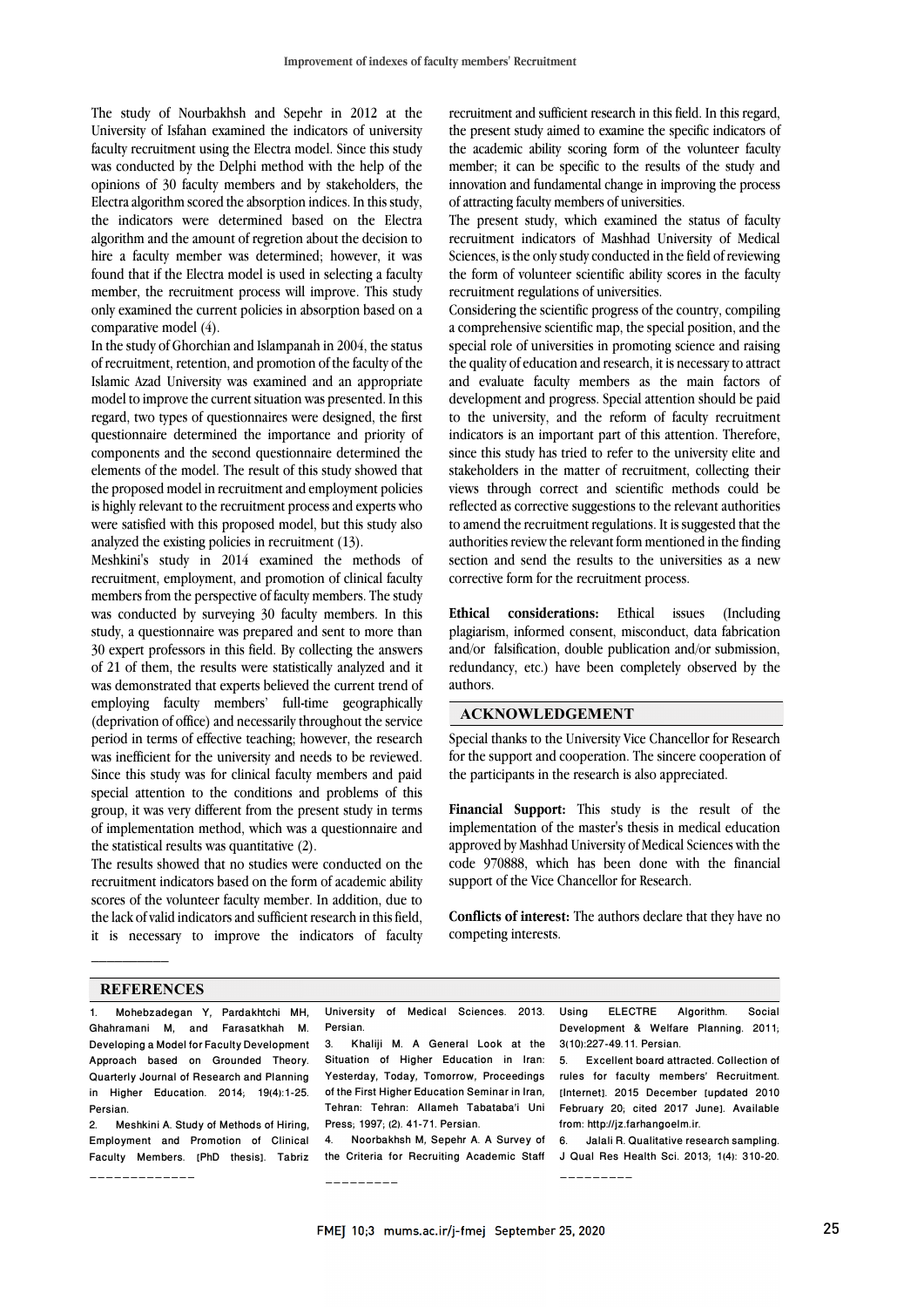#### Persian.

7. Khosravi Sh, Abed saeedi Zh. Focus group, a data gathering method. IJN. 2011; 23(68): 19-30.

8. Amani M. Dictionary of Demography. Tehran: University of Tehran; 1975. Persian. 9. Mosaddegh H, Hoseini VS. A Proposal of an Appropriate Process into the Faculty Employment in Public Universities of Iran's Ministry of Science, Research and Technology Based on Experts' Perspectives. Quarterly Journal of Public Organzations Management. 2016; 4(3):63-84. Persian.

10. Mosaddegh H, Zein Abadi HR, Behrangi 12. Ahmady S, Tatari F, Yazdani S, Hosseini MR, Abdollahi B. Pathology of Employing Resources Management. 2016; 8(3): 181- 200. Persian.

Human Resources Management models Promotion of Azad University Facultes and for recruitment of faculty members:<br>A critical review. Biosciences A critical review. Biosciences Biotechnology Research Asia. 2016; Scientific Journal Management System. 13(1):417. Persian.

Academic Staff for the Universities of the and employment policies for faculty members: Ministry of Science, Research, and A critical review. International Journal of Technology. Journal of Research in Human Medical Research & Health Sciences. 2016; SA. A comprehensive approach in recruitment 5(12): 356-64. Persian.

11. Ahmady S, Tatari F, Hosseini SA. Evaluation of Attraction, Maintanance, and 13. Ghorchian NG, Eslam Panah M. Presentation of a Suitable Model for Improvement of the Present Situation. 2008; 19(77):17-29. Persian.

## **SUPPLEMENT**

| Supplement 1. Revisions about the current form of the indexes of faculty members recruitment                                             |                              |                                                                                                                                                                                                                                                                                                                                                                                                                                                                                                                                                                                                                                                                                                                                                                                                                                                                                                                                                                                                                                                                                                                                                                                        |                                |                                                  |   |  |  |
|------------------------------------------------------------------------------------------------------------------------------------------|------------------------------|----------------------------------------------------------------------------------------------------------------------------------------------------------------------------------------------------------------------------------------------------------------------------------------------------------------------------------------------------------------------------------------------------------------------------------------------------------------------------------------------------------------------------------------------------------------------------------------------------------------------------------------------------------------------------------------------------------------------------------------------------------------------------------------------------------------------------------------------------------------------------------------------------------------------------------------------------------------------------------------------------------------------------------------------------------------------------------------------------------------------------------------------------------------------------------------|--------------------------------|--------------------------------------------------|---|--|--|
| Required<br><b>Documentation</b>                                                                                                         | <b>Basic</b><br><b>Score</b> | <b>Scoring Method</b>                                                                                                                                                                                                                                                                                                                                                                                                                                                                                                                                                                                                                                                                                                                                                                                                                                                                                                                                                                                                                                                                                                                                                                  | <b>Maximum</b><br><b>Score</b> | <b>Subject</b>                                   | r |  |  |
| Microteaching<br>Interviews and<br>Evaluations<br>(Depending on the<br>major, either in<br>the laboratory or<br>clinical<br>environment) | 8 points                     | Transfering specialized concepts (interview) in the committee<br>Quality of independent teaching (in case of providing a degree<br>3 points of educational evaluation)<br>New ideas for Microteaching<br>2 points Interview and evaluation of the candidate by the faculty<br>5 points members of the same field (in terms of accuracy in the scientific<br>selection of materials, power of expression, etc).<br>2 points Utilizing the capabilities of new technologies in the presentation                                                                                                                                                                                                                                                                                                                                                                                                                                                                                                                                                                                                                                                                                          | 20                             | Ability to teach,<br>and prepare lesson<br>plans | 1 |  |  |
|                                                                                                                                          |                              | -- Emphasizing the need for this item and increasing its score to 30 points; it is better to seek help from options such as assessment in a real<br>environment like classroom by experts, evaluation by students participating in the volunteer classroom, presentation in retraining courses by<br>the volunteer, faculty evaluation of the same field in the scoring method section to make the evaluation more accurate and to consider the<br>options of "evaluating the use of the capabilities of new technologies in the presentation" and "designing new ideas for presentation".<br>-- Considering that the application of the capabilities of new technologies in the presentation can not be easily evaluated, it is better to remove it.<br>-- The preparation of the lesson plan should be removed from this item and transferred to another place. For instance, it should be<br>included in the teaching records and its score should be transparent.<br>-- Considering that the scoring method is not considered for preparing the lesson plan mentioned in the title, it is better to have an EDO<br>or EDC approved certificate for the course plan or lesson plan. |                                |                                                  |   |  |  |
| Valid Certificate                                                                                                                        |                              | 0.5 points Each university teaching credit<br>0.5 points For clinical specialists, every 50 hours of participation in the<br>training of students and interns (especially the Ministry of<br>Health, Treatment and Medical Education)<br>0.5 points For candidates: every 50 hours participate in the training of<br>students and trainees                                                                                                                                                                                                                                                                                                                                                                                                                                                                                                                                                                                                                                                                                                                                                                                                                                             | $\overline{5}$                 | Teaching<br>Experience                           | 2 |  |  |
| comparison between candidates is reduced.                                                                                                |                              | -In this item, the score limit is low and the score should be increased to 10 or the score limit should be removed, since based on this<br>score, all candidates having taught more than 10 credits receive the maximum score and the importance of this item in making a<br>-Due to the importance of virtual education in today's world, it is better to consider some points for this item's scoring method.<br>-Teaching in training courses, workshops, and continuing education must also be considered and the certificates issued for these courses<br>must be approved by the Vice-Chancellor of the university.<br>-Scoring in this item should be divided according to teaching in the university with different types, for example, type 1 university has<br>0.5 points per credit taught and type 2 has 0.4 points per credit taught and so on.                                                                                                                                                                                                                                                                                                                           |                                |                                                  |   |  |  |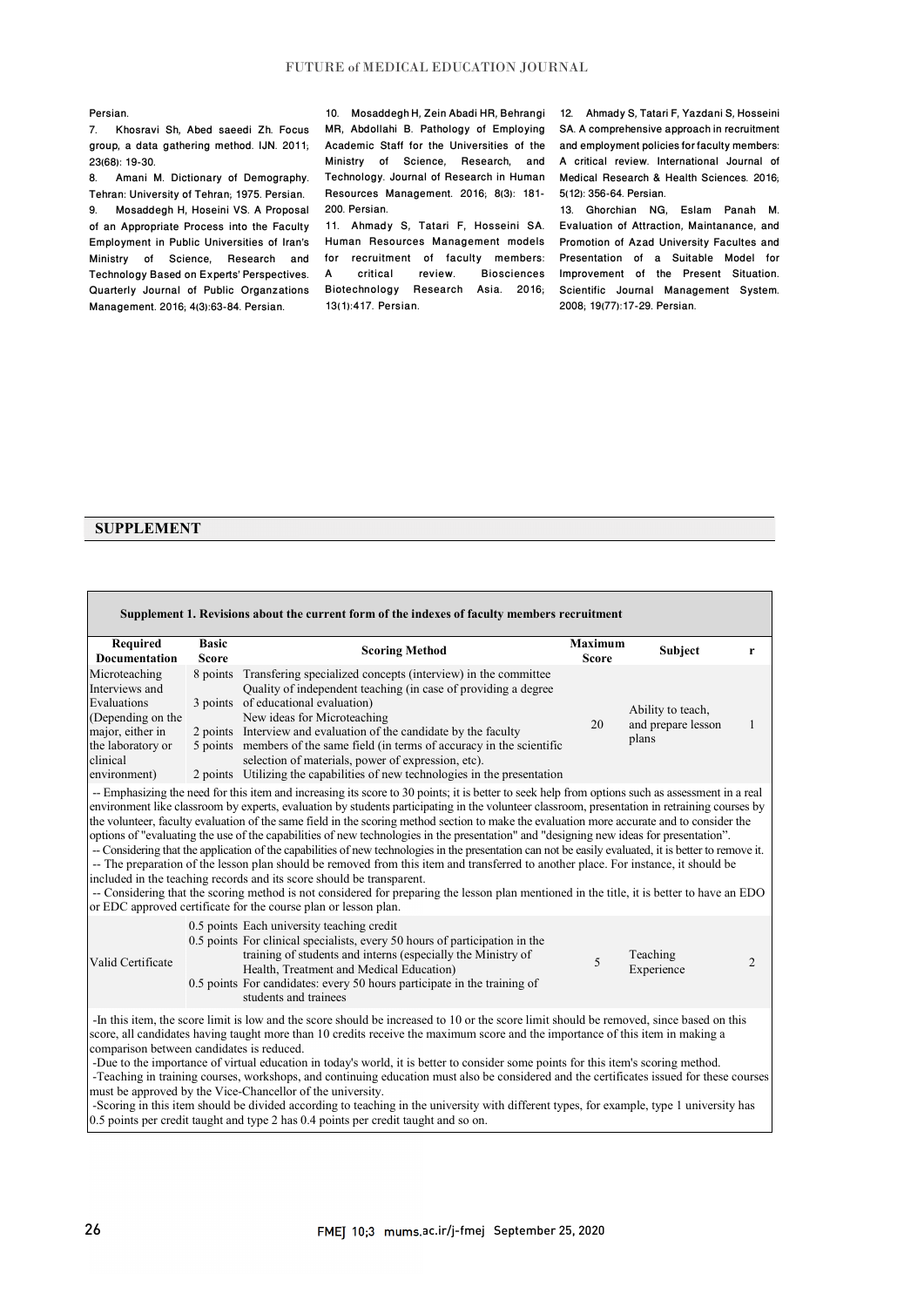| <b>Supplement 1. Continued</b>                                                                                                                                            |                                                                                                                                                               |                                                                                                                                                                                                                                                                                                                                                                                                                                                                                                                                                                                                                                                                                                                                                                                                                                                                                                   |                                |                                                                                                                                                                                             |                |  |  |
|---------------------------------------------------------------------------------------------------------------------------------------------------------------------------|---------------------------------------------------------------------------------------------------------------------------------------------------------------|---------------------------------------------------------------------------------------------------------------------------------------------------------------------------------------------------------------------------------------------------------------------------------------------------------------------------------------------------------------------------------------------------------------------------------------------------------------------------------------------------------------------------------------------------------------------------------------------------------------------------------------------------------------------------------------------------------------------------------------------------------------------------------------------------------------------------------------------------------------------------------------------------|--------------------------------|---------------------------------------------------------------------------------------------------------------------------------------------------------------------------------------------|----------------|--|--|
| <b>Required</b><br><b>Documentation</b>                                                                                                                                   | <b>Basic</b><br>Score                                                                                                                                         | <b>Scoring Method</b>                                                                                                                                                                                                                                                                                                                                                                                                                                                                                                                                                                                                                                                                                                                                                                                                                                                                             | <b>Maximum</b><br><b>Score</b> | Subject                                                                                                                                                                                     | r              |  |  |
| <b>Relevant Articles</b>                                                                                                                                                  | 0.25<br>points                                                                                                                                                | 4 points ISI International Scientific-Research Articles<br>3 points International ISC and domestic scientific-research articles<br>Scientific-promotional articles<br>0.5 points Other articles<br>Note: The points of the first, second, and third authors are<br>calculated according to the promotion regulations.                                                                                                                                                                                                                                                                                                                                                                                                                                                                                                                                                                             | 15                             | Publication of<br>articles in scientific-<br>research, scientific-<br>promotional journals<br>and other journals<br>licensed by the<br>Commission of<br><b>Medical Sciences</b><br>Journals | 3              |  |  |
|                                                                                                                                                                           |                                                                                                                                                               | -Considering that there are many differences in the scoring method in educational and research items in the faculties of basic and<br>clinical sciences, it should be taken into account that in this item in the faculties of basic sciences, the maximum of 15 points is low and<br>it has to increase and reach 20 to 30 points. They even believed that the maximum score should lift, but in general, in this item, all<br>experts agreed that it would be fairer if research items were scored according to the promotion regulations.                                                                                                                                                                                                                                                                                                                                                      |                                |                                                                                                                                                                                             |                |  |  |
| Relevant Articles                                                                                                                                                         | $0.5 - 1$<br>points<br>0.25<br>points<br>$0.25 - 0.5$<br>points<br>0.15<br>points                                                                             | Full papers in international congresses<br>Abstracts in International Congresses<br>Complete papers in national congresses<br>Abstracts in National Congresses                                                                                                                                                                                                                                                                                                                                                                                                                                                                                                                                                                                                                                                                                                                                    | 5                              | Presenting papers in<br>national and<br>international<br>congresses                                                                                                                         | $\overline{4}$ |  |  |
|                                                                                                                                                                           |                                                                                                                                                               | -This item and its score as well as the scoring method are appropriate and it is better to score according to the promotion regulations.                                                                                                                                                                                                                                                                                                                                                                                                                                                                                                                                                                                                                                                                                                                                                          |                                |                                                                                                                                                                                             |                |  |  |
| Relevant book                                                                                                                                                             | 15 points<br>10 points<br>8 points<br>6 points<br>4 points<br>3 points<br>3 points<br>1.5 points<br>1.5 points<br>1 point<br>1 point<br>0.5 points<br>1 point | 1. Production of a novel work of art with the approval of the<br>jury<br>2. Compilation of a composition and reference book<br>3. Author of the book (reputable foreign publications)<br>4. Author of the book (University Publications)<br>5. Writing a book (non-academic publications)<br>6. Compiling a book based on his research achievements<br>7. Author of a collection of books such as encyclopedias<br>8. Compiling a book in a field not related to the author's<br>specialized field<br>9. Compilation of printed books as educational resources<br>10. Scientific editing of books<br>11. Compilation of a part of the book<br>12. Reprinting a written book if at least 20% of its content has<br>been modified or added<br>13. Translation of the book                                                                                                                           | 15                             | Compilation and<br>translation of books<br>in the specialized<br>field of the<br>individual                                                                                                 | 5              |  |  |
|                                                                                                                                                                           | 4 points                                                                                                                                                      | -- Acknowledging this item is very valuable, but the maximum score is very high and should be reduced to nearly 10 points, and in this<br>item, it is better to upgrade points according to the regulations.<br>-In the scoring method option, the cases of "production of a novel work of art with the approval of the jury" must be specified, clear,<br>and fully explained. Studies show that in the promotion regulations, this option is rated in the cultural-educational section and is defined<br>as follows: Approval of the - ------ Ministry of Culture and Islamic Guidance".<br>-- In the scoring method options "writing a book in a field not related to the author's specialty" with the original title, ie "writing and<br>translating a book in the field of the individual" does not match and it is better to be removed.<br>The executive of the national research project: |                                | Executor or                                                                                                                                                                                 |                |  |  |
| Valid certificate                                                                                                                                                         | 2 points<br>1 point<br>$0.5$ point                                                                                                                            | The main associate of the national research project:<br>The executive of a research project:<br>The main associate of the research project:                                                                                                                                                                                                                                                                                                                                                                                                                                                                                                                                                                                                                                                                                                                                                       | 10                             | collaborator in<br>research projects                                                                                                                                                        | 6              |  |  |
| -As suggested in the previous research items, this item should be calculated based on the promotion regulations, and the completed<br>research projects must earn points. |                                                                                                                                                               |                                                                                                                                                                                                                                                                                                                                                                                                                                                                                                                                                                                                                                                                                                                                                                                                                                                                                                   |                                |                                                                                                                                                                                             |                |  |  |
| Valid<br>documentation                                                                                                                                                    | 0.5 points<br>2 points<br>1 point<br>0.5 points                                                                                                               | Assessing and evaluating articles; each issue:<br>Membership in the editorial board of journals with an impact<br>factor of two years of international journals based on SCOPUS,<br>ISI, ISC above 0.6; each issue:<br>Membership in the editorial board of domestic journals<br>approved by the Ministry of Science, Research and Technology<br>and the Ministry of Health, Treatment and Medical Education<br>Membership in the faculty of Congress                                                                                                                                                                                                                                                                                                                                                                                                                                             | 5                              | Membership in the<br>editorial board or<br>arbitration in a<br>prestigious<br>scientific journal or<br>congressional<br>faculty                                                             | 7              |  |  |
|                                                                                                                                                                           |                                                                                                                                                               | This item and the intended score should be less and a maximum of 3 is sufficient.<br>- It is better to divide the scoring based on the type of magazine. For example, take the English language magazine, Persian language<br>magazine, SCOPUS, PubMed, etc. to judge the magazine and give a score of 0.1 for each article. For membership in the editorial board,<br>the scores should be as follows: for ISI journals, a score of 2, for PUBMED, a score of 1.5, then for SCOPUS, a score of 1, and for ISC<br>journals and other scientific research journals, a score of 0.5 is appropriate.                                                                                                                                                                                                                                                                                                 |                                |                                                                                                                                                                                             |                |  |  |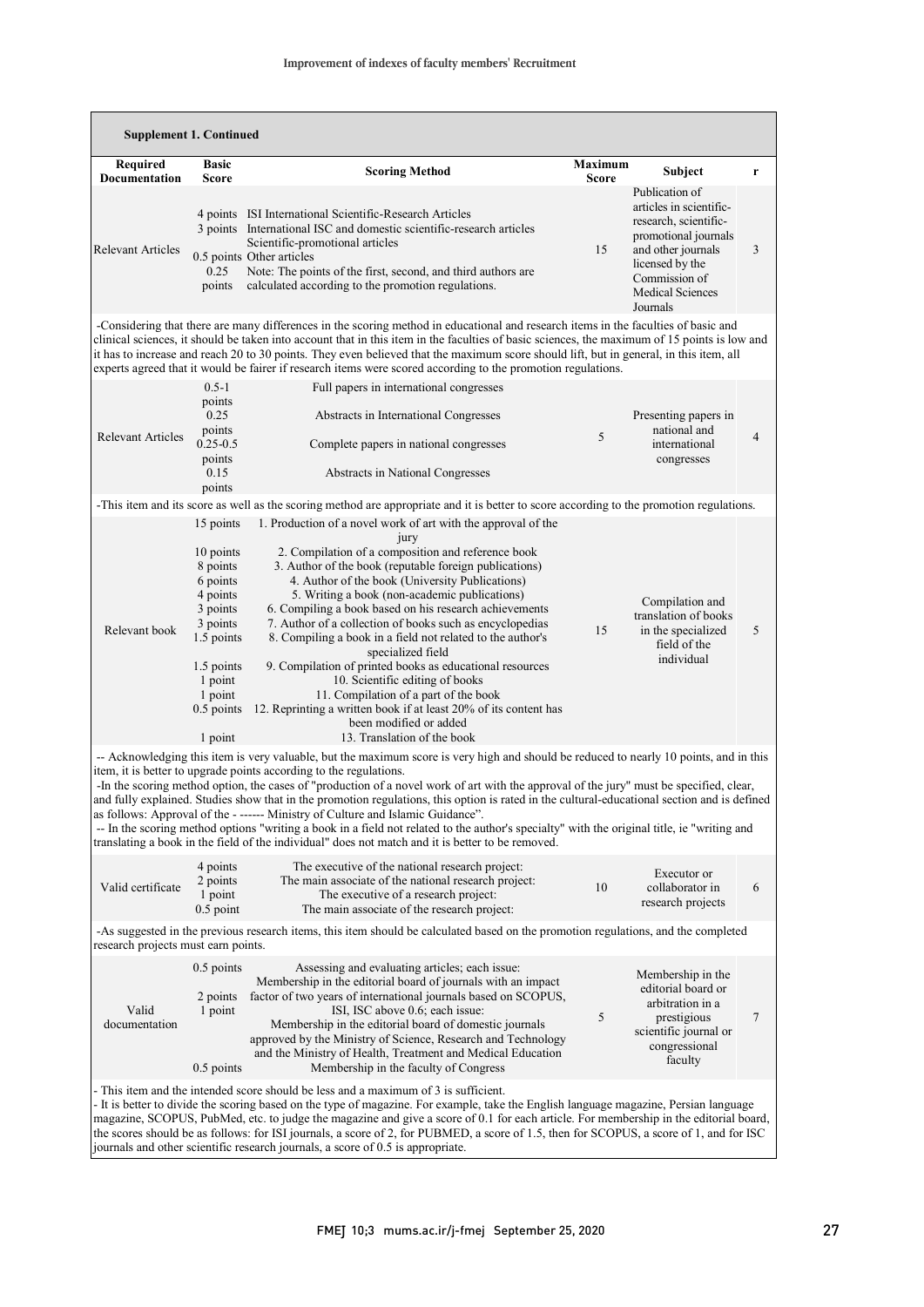# FUTURE of MEDICAL EDUCATION JOURNAL

| <b>Supplement 1. Continued</b>                                                                                                                                                                                                                                                                                                                                                                                                                                                                                                                                                                                                                                                                 |                                                                                                                                                                                                                                            |                                                                                                                                                                                                                                                                                                                                                                                                                                                                                                                                                                                                                                                                                                                                                                                                                                                                                                                                                                                                                                                                                                                                                                                                                                                                                                                                                                                                                                                                                                                                                                                                                          |                         |                                                                                                                                                                                                                                                                                                                                                                                                            |    |  |  |
|------------------------------------------------------------------------------------------------------------------------------------------------------------------------------------------------------------------------------------------------------------------------------------------------------------------------------------------------------------------------------------------------------------------------------------------------------------------------------------------------------------------------------------------------------------------------------------------------------------------------------------------------------------------------------------------------|--------------------------------------------------------------------------------------------------------------------------------------------------------------------------------------------------------------------------------------------|--------------------------------------------------------------------------------------------------------------------------------------------------------------------------------------------------------------------------------------------------------------------------------------------------------------------------------------------------------------------------------------------------------------------------------------------------------------------------------------------------------------------------------------------------------------------------------------------------------------------------------------------------------------------------------------------------------------------------------------------------------------------------------------------------------------------------------------------------------------------------------------------------------------------------------------------------------------------------------------------------------------------------------------------------------------------------------------------------------------------------------------------------------------------------------------------------------------------------------------------------------------------------------------------------------------------------------------------------------------------------------------------------------------------------------------------------------------------------------------------------------------------------------------------------------------------------------------------------------------------------|-------------------------|------------------------------------------------------------------------------------------------------------------------------------------------------------------------------------------------------------------------------------------------------------------------------------------------------------------------------------------------------------------------------------------------------------|----|--|--|
| Required<br><b>Documentation</b>                                                                                                                                                                                                                                                                                                                                                                                                                                                                                                                                                                                                                                                               | <b>Basic</b><br><b>Score</b>                                                                                                                                                                                                               | <b>Scoring Method</b>                                                                                                                                                                                                                                                                                                                                                                                                                                                                                                                                                                                                                                                                                                                                                                                                                                                                                                                                                                                                                                                                                                                                                                                                                                                                                                                                                                                                                                                                                                                                                                                                    | Maximum<br><b>Score</b> | <b>Subject</b>                                                                                                                                                                                                                                                                                                                                                                                             | r  |  |  |
| Valid<br>Documentation                                                                                                                                                                                                                                                                                                                                                                                                                                                                                                                                                                                                                                                                         |                                                                                                                                                                                                                                            | 10 points A member supported by the National Elite Foundation by<br>presenting a valid certificate<br>4 points Membership in the Talent Office                                                                                                                                                                                                                                                                                                                                                                                                                                                                                                                                                                                                                                                                                                                                                                                                                                                                                                                                                                                                                                                                                                                                                                                                                                                                                                                                                                                                                                                                           | 10                      | Membership in the<br>National Elite<br>Foundation and<br><b>Talent Offices</b>                                                                                                                                                                                                                                                                                                                             | 8  |  |  |
| - This item is proper, but the score is high and it is better to reduce its score to 5. Membership in the National Elite Foundation is<br>different from membership in the Office of Talents. For the Talent Office, 4 points are too much and 2 points are sufficient.<br>- The method and reason for membership in the National Elite Foundation and the Office of Talents should be precisely specified, and<br>different scores should be considered in proportion to the percentage of activity of individuals in the foundation.                                                                                                                                                         |                                                                                                                                                                                                                                            |                                                                                                                                                                                                                                                                                                                                                                                                                                                                                                                                                                                                                                                                                                                                                                                                                                                                                                                                                                                                                                                                                                                                                                                                                                                                                                                                                                                                                                                                                                                                                                                                                          |                         |                                                                                                                                                                                                                                                                                                                                                                                                            |    |  |  |
| Valid<br>Documentation                                                                                                                                                                                                                                                                                                                                                                                                                                                                                                                                                                                                                                                                         | 5 points<br>2 points<br>3 points<br>5 points<br>3 points<br>5 points<br>5 points<br>3 points<br>4 points<br>3 points<br>5, 7, and<br>10 points<br>3, 5, and<br>7 points<br>7 points                                                        | International festivals such as (Kharazmi, Farabi, Imam<br>Khomeini, the Great Prophet, inventors and inventors, Fajr Film,<br>Fajr Theater, Fajr Music)<br>National and university festivals such as (Razi, Motahhari, Ibn<br>Sina, Abu Reihan, Sheikh Baha'i, Quran, national domestic<br>research festivals and national olympiads)<br>Other items (including appreciation and encouragement)<br>Note: Points are divided between process owners.<br>National and international student scientific competitions<br>First place in the entrance exam in the field<br>Graduated from the first rank of master's and doctoral courses<br>and the best student in the country<br>World Student Olympiad Medal (for each color of medal)<br>National Student Olympiad Medal (Gold Medal Only)<br>Gold medal of the National Student Olympiad<br>National exam ranks: first five people 5 points, the next five<br>people 4 points, the next five people 3 points, the next five<br>people 2 points, the next five people 1 point (can be calculated<br>in each section)<br>Award for overseas students<br>Note: The award for students abroad must be approved by the<br>Ministries of Science, Research and Technology of the Ministry<br>of Health, Treatment and Medical Education.<br>* First, second and third rank of specialized boards, respectively<br>* First, second and third rank of the subspecialty board,<br>respectively<br>The first, second and third national ranks of the specialized<br>3, 5, and encyclopedia and the national entrance exam for the specialized<br>doctorate (Ph.D.), respectively | 15                      | Receiving an award<br>from a prestigious<br>scientific festival or<br>olympiad<br>Scientific honors<br>such as an<br>exemplary student<br>of the country,<br>national festivals.<br>first to third ranks<br>of entrance exam in<br>the field and the<br>graduate first rank<br>of master's and<br>doctoral courses<br>and first, second<br>and third ranks of<br>specialized and sub-<br>specialized exams | 9  |  |  |
|                                                                                                                                                                                                                                                                                                                                                                                                                                                                                                                                                                                                                                                                                                | The item is fitting, but its score limit is higher than other important items and should be less, and a maximum of 10 points is enough. In<br>this item, it is better to consider the second and third ranks of the MA degree for scoring. |                                                                                                                                                                                                                                                                                                                                                                                                                                                                                                                                                                                                                                                                                                                                                                                                                                                                                                                                                                                                                                                                                                                                                                                                                                                                                                                                                                                                                                                                                                                                                                                                                          |                         |                                                                                                                                                                                                                                                                                                                                                                                                            |    |  |  |
| Direct assessment<br>by the Scientific<br><b>Ability Working</b><br>Group                                                                                                                                                                                                                                                                                                                                                                                                                                                                                                                                                                                                                      |                                                                                                                                                                                                                                            | Objective observation of the volunteer's performance                                                                                                                                                                                                                                                                                                                                                                                                                                                                                                                                                                                                                                                                                                                                                                                                                                                                                                                                                                                                                                                                                                                                                                                                                                                                                                                                                                                                                                                                                                                                                                     | 5                       | Ability to use<br>modern electronic<br>capabilities and<br>databases                                                                                                                                                                                                                                                                                                                                       | 10 |  |  |
| Meta-competencies are important and well-considered in this item. It is excellent, considering that in this item, the committee arranges a<br>direct evaluation to check the scientific ability. The databases should be checked as updates.                                                                                                                                                                                                                                                                                                                                                                                                                                                   |                                                                                                                                                                                                                                            |                                                                                                                                                                                                                                                                                                                                                                                                                                                                                                                                                                                                                                                                                                                                                                                                                                                                                                                                                                                                                                                                                                                                                                                                                                                                                                                                                                                                                                                                                                                                                                                                                          |                         |                                                                                                                                                                                                                                                                                                                                                                                                            |    |  |  |
| Valid certification<br>or direct<br>evaluation by the<br>Scientific<br>Competence<br>Assessment<br>Working Group                                                                                                                                                                                                                                                                                                                                                                                                                                                                                                                                                                               | 5 points<br>4 points<br>3 points<br>2 points<br>3 points                                                                                                                                                                                   | IELTS 8-9, TOEFL 650-677 and MCH 90-100:<br>IELTS 7, TOFEL 650-600 and MCHE 90-70: IELTS 6, TOFEL<br>600-500 and MCHE 70-50:<br>Other languages with a valid certificate:<br>Direct assessment of reading, comprehension, speaking and<br>writing skills in these languages:                                                                                                                                                                                                                                                                                                                                                                                                                                                                                                                                                                                                                                                                                                                                                                                                                                                                                                                                                                                                                                                                                                                                                                                                                                                                                                                                             | 10                      | Fluency in common<br>language in<br>scientific societies<br>(Arabic-English-<br>French-German,<br>etc).                                                                                                                                                                                                                                                                                                    | 11 |  |  |
| - This item is very important and it is better to increase the score in each test in a gradual way so the differences will be significant. In<br>this section, evaluation should be done both from a valid document and as a direct evaluation.<br>- Since the MHLE test is not defined in the options, it should be included and the scores should be similar to the MCHE test scores.<br>- In the specialized committee, individuals who are fluent in other common languages must be present to examine the candidates,<br>because the mastery of certain languages is discussed in certain groups. For instance, fluency in Arabic plays a key role in the Islamic<br>Teaching Department. |                                                                                                                                                                                                                                            |                                                                                                                                                                                                                                                                                                                                                                                                                                                                                                                                                                                                                                                                                                                                                                                                                                                                                                                                                                                                                                                                                                                                                                                                                                                                                                                                                                                                                                                                                                                                                                                                                          |                         |                                                                                                                                                                                                                                                                                                                                                                                                            |    |  |  |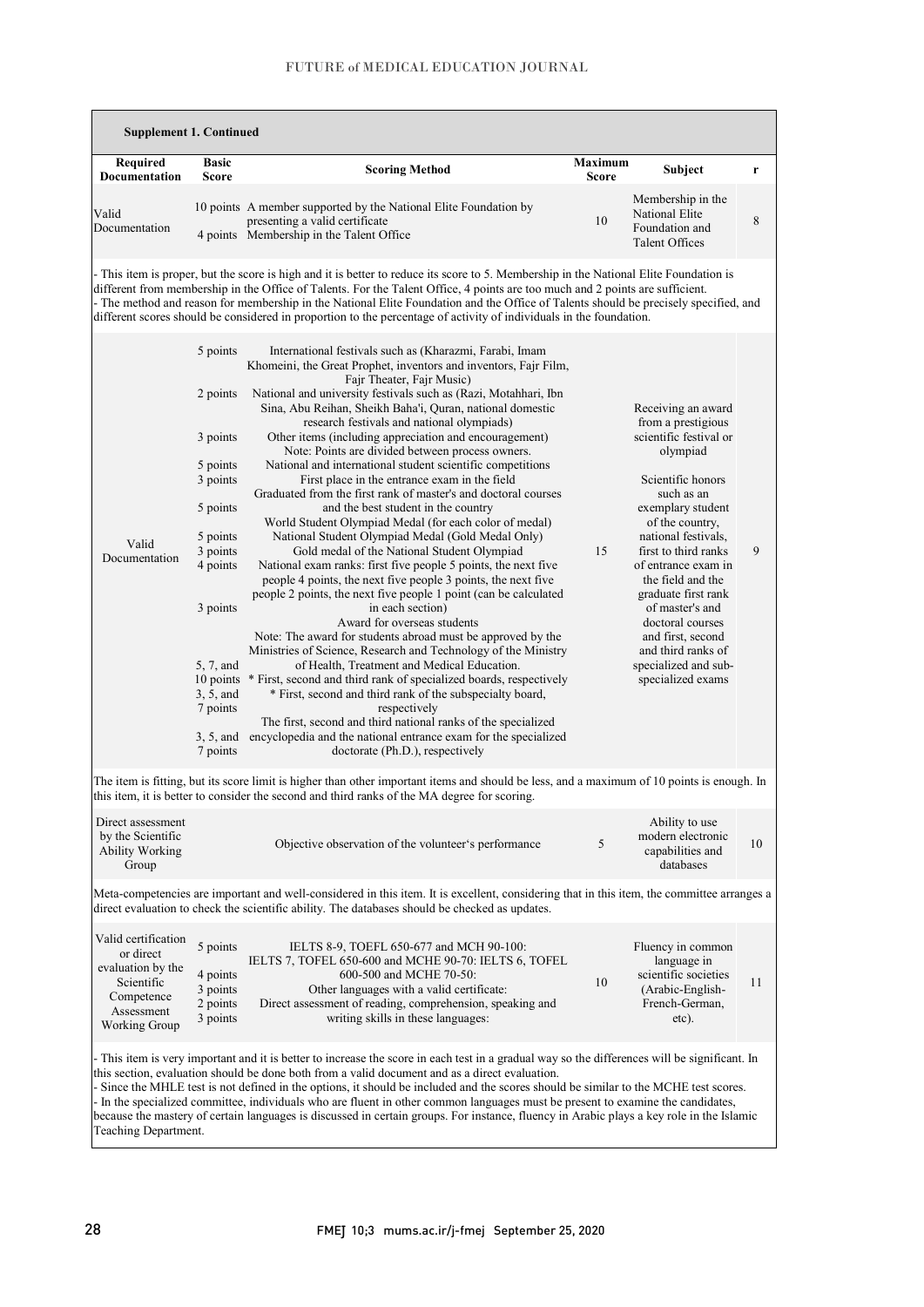| <b>Supplement 1. Continued</b>                                                                                                                                                                                                                                                                                                                                                                                                                                                                                                                                                                                                                                                                                                                                                                                                                                                                                                                                                                                                                                                                                                                                                |                                    |                                                                                                                                                                                                                                                                                                                                                                                                                                                                                                                                                         |                         |                                                                                                              |    |  |  |
|-------------------------------------------------------------------------------------------------------------------------------------------------------------------------------------------------------------------------------------------------------------------------------------------------------------------------------------------------------------------------------------------------------------------------------------------------------------------------------------------------------------------------------------------------------------------------------------------------------------------------------------------------------------------------------------------------------------------------------------------------------------------------------------------------------------------------------------------------------------------------------------------------------------------------------------------------------------------------------------------------------------------------------------------------------------------------------------------------------------------------------------------------------------------------------|------------------------------------|---------------------------------------------------------------------------------------------------------------------------------------------------------------------------------------------------------------------------------------------------------------------------------------------------------------------------------------------------------------------------------------------------------------------------------------------------------------------------------------------------------------------------------------------------------|-------------------------|--------------------------------------------------------------------------------------------------------------|----|--|--|
| <b>Required</b><br>Documentation                                                                                                                                                                                                                                                                                                                                                                                                                                                                                                                                                                                                                                                                                                                                                                                                                                                                                                                                                                                                                                                                                                                                              | <b>Basic</b><br>Score              | <b>Scoring Method</b>                                                                                                                                                                                                                                                                                                                                                                                                                                                                                                                                   | Maximum<br><b>Score</b> | Subject                                                                                                      | r  |  |  |
|                                                                                                                                                                                                                                                                                                                                                                                                                                                                                                                                                                                                                                                                                                                                                                                                                                                                                                                                                                                                                                                                                                                                                                               |                                    | Undergraduate GPA<br>$0.75$ points<br>17-18<br>18-19<br>point 1<br>$19 - 20$<br>1.5 points<br>Masters GPA<br>$17 - 18$<br>points 0.5<br>18-19<br>1 points<br>$19 - 20$<br>points 1.5<br>18.30 to 20 Thesis from<br>points 0.25<br>GPA of doctoral degree<br>$17 - 18$<br>pointl<br>18-19<br>points 1.5<br>$19 - 20$<br>points 2<br>Thesis from 18.30 to 20<br>points 0.25                                                                                                                                                                               | 5                       | GPA of bachelor's,<br>master's and<br>doctoral grades and<br>master's and<br>doctoral<br>dissertation scores | 12 |  |  |
|                                                                                                                                                                                                                                                                                                                                                                                                                                                                                                                                                                                                                                                                                                                                                                                                                                                                                                                                                                                                                                                                                                                                                                               |                                    | - The item and its score are appropriate. However, paragraphs 12 and 8 overlap, as if it is because of the grade point average that a<br>person becomes a member of the Office of Talents, so it is better not to include the same score in two items.<br>- In this item, the dissertation score should be deleted because the dissertation score is quite ceremonial.                                                                                                                                                                                  |                         |                                                                                                              |    |  |  |
|                                                                                                                                                                                                                                                                                                                                                                                                                                                                                                                                                                                                                                                                                                                                                                                                                                                                                                                                                                                                                                                                                                                                                                               | 5 points<br>points 3<br>1.5 points | Eligible university:<br>Non-eligible university:<br>Foreign University approved by the Ministries of Science,<br>Research and Technology and Health, Treatment and Medical<br>Education:                                                                                                                                                                                                                                                                                                                                                                | 5                       | The quality of the<br>university in which<br>the last degree was<br>obtained                                 | 13 |  |  |
| - This item is suitable, but the university with a non-university should be clearly defined and specified. Type 1, 2, and 3 universities and<br>Azad University and Payame Noor and others should be identified and scored.<br>- Defining a privileged and non-privileged university and an Azad University, as well as the scores should be 5, 3 and 1, respectively (for<br>instance, privileged universities include: Tehran University of Medical Sciences, Shahid Beheshti University of Medical Sciences, Mashhad<br>University of Medical Sciences, Shiraz University of Medical Sciences, Tabriz University of Medical Sciences, Isfahan University of<br>Medical Sciences, Welfare and Rehabilitation Sciences, Iran University of Medical Sciences, Mazandaran University of Medical Sciences,<br>Kerman University of Medical Sciences, which were able to be among the top 10 medical universities in the country and achieve 5 points in<br>2017-2018. Other medical universities received a score of 3, and Azad Universities of Medical Sciences get a score of 1).                                                                                            |                                    |                                                                                                                                                                                                                                                                                                                                                                                                                                                                                                                                                         |                         |                                                                                                              |    |  |  |
|                                                                                                                                                                                                                                                                                                                                                                                                                                                                                                                                                                                                                                                                                                                                                                                                                                                                                                                                                                                                                                                                                                                                                                               |                                    | Eligible university:<br>5 points Non-eligible university:<br>3 points Foreign University approved by the Ministries of Science,<br>1.5 points Research and Technology and Health, Treatment and Medical<br>Education:                                                                                                                                                                                                                                                                                                                                   | 5                       | The quality of the<br>university in which<br>the previouse<br>degrees were<br>obtained                       | 14 |  |  |
| Paragraphs 13 and 14 are proper items, but item 14 may not be as important as item 13, but in these two items, the university with and<br>without the university should be clearly defined and specified, or the type 1, 2, and 3 universities. Also Azad University, Payame Noor, and<br>the rest should be identified and scored.<br>Defining a privileged and non-privileged university, an Azad University, and the scores should be 5, 3 and 1, respectively (for instance,<br>privileged universities include: Tehran University of Medical Sciences, Shahid Beheshti University of Medical Sciences, Mashhad<br>University of Medical Sciences, Shiraz University of Medical Sciences, Tabriz University of Medical Sciences, Isfahan University of<br>Medical Sciences, Welfare and Rehabilitation Sciences, Iran University of Medical Sciences, Mazandaran University of Medical Sciences,<br>Kerman University of Medical Sciences, which were able to be among the top 10 medical universities in the country and achieve 5 points in<br>2017-2018. Other medical universities receive a score of 3, and Azad Universities of Medical Sciences get a score of 1). |                                    |                                                                                                                                                                                                                                                                                                                                                                                                                                                                                                                                                         |                         |                                                                                                              |    |  |  |
|                                                                                                                                                                                                                                                                                                                                                                                                                                                                                                                                                                                                                                                                                                                                                                                                                                                                                                                                                                                                                                                                                                                                                                               |                                    | 2 points Internal patent with scientific approval<br>5 points One year post-industrial doctorate with the approval of the<br>Ministry of Industry and the Ministry of Science (participation<br>in research and development)<br>6 points Global patent according to Euro patent and US patent standards<br>Commercialization of technology with the approval of the Vice<br>5 points President for Science and Technology<br>4 points Acquisition and sale of technical knowledge with the approval<br>of the Vice President for Science and Technology | 12                      | Technological<br>activities                                                                                  | 15 |  |  |
| The item and its score are appropriate and it is suggested that the score be provided only for each related patent. In addition, the national patent<br>requires scientific approval. It is better to get an approval from the Ministry of Health or the Scientific and Industrial Research Organization of Iran.<br>The section "one-year post-doctoral background in the industry with the approval of the Ministry of Industry and the Ministry of Science<br>should be corrected and changed to one-year post-doctoral background approved by the Ministry of Health.                                                                                                                                                                                                                                                                                                                                                                                                                                                                                                                                                                                                     |                                    |                                                                                                                                                                                                                                                                                                                                                                                                                                                                                                                                                         |                         |                                                                                                              |    |  |  |
|                                                                                                                                                                                                                                                                                                                                                                                                                                                                                                                                                                                                                                                                                                                                                                                                                                                                                                                                                                                                                                                                                                                                                                               |                                    | 3 points Creating a unit, laboratory, faculty, department, new field; each:                                                                                                                                                                                                                                                                                                                                                                                                                                                                             | 5                       | Launching<br>educational<br>activities                                                                       | 16 |  |  |
| - This item and its rating are appropriate. For this section, the approval of the competent authorities or a valid document must be<br>provided in the documentation section by the EDC of the university. The score must be assigned to the person in proportion to his / her<br>share in the activity.                                                                                                                                                                                                                                                                                                                                                                                                                                                                                                                                                                                                                                                                                                                                                                                                                                                                      |                                    |                                                                                                                                                                                                                                                                                                                                                                                                                                                                                                                                                         |                         |                                                                                                              |    |  |  |